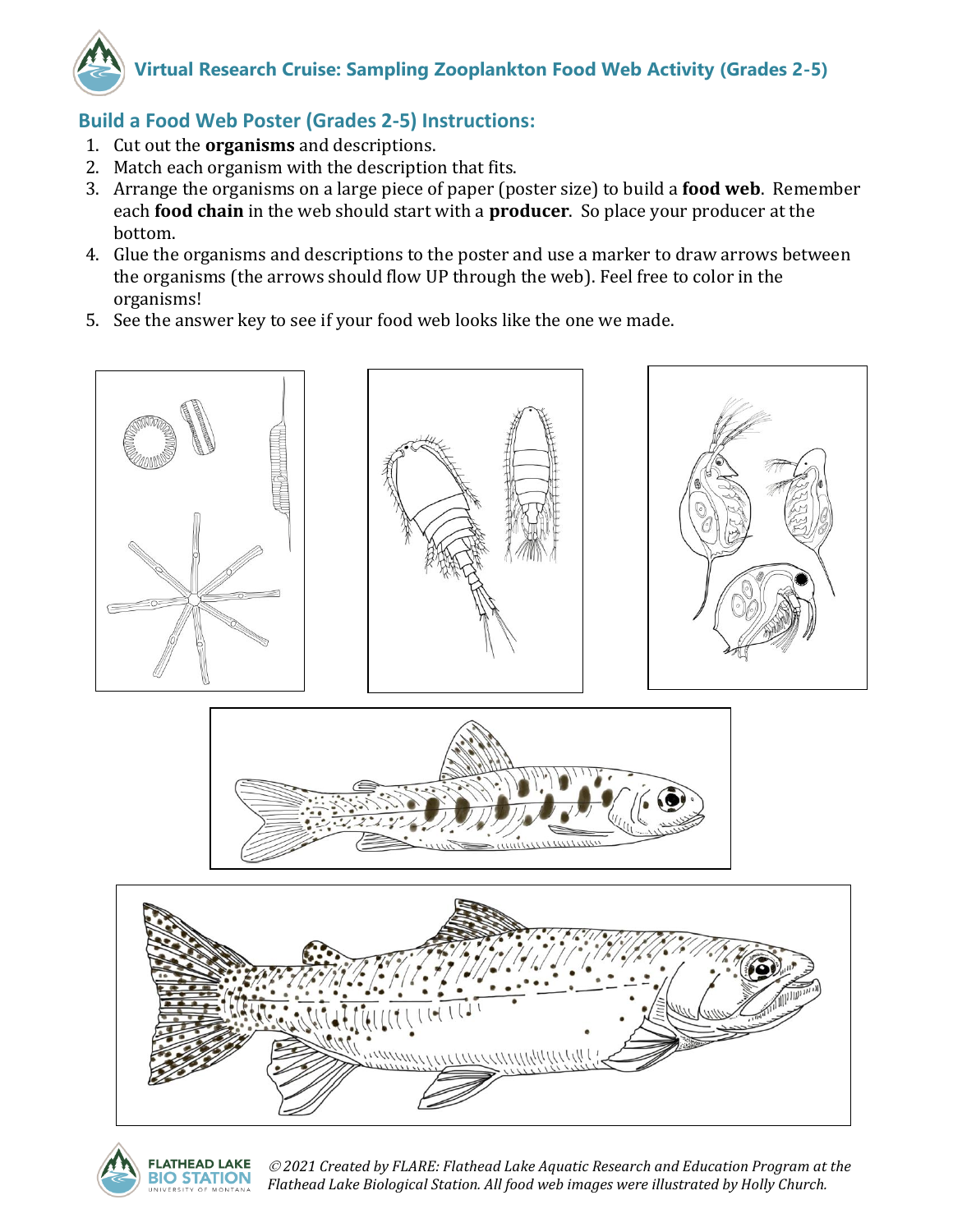

#### **Virtual Research Cruise: Sampling Zooplankton Food Web Activity (Grades 2-5)**







 *2021 Created by FLARE: Flathead Lake Aquatic Research and Education Program at the Flathead Lake Biological Station. All food web images were illustrated by Holly Church.*